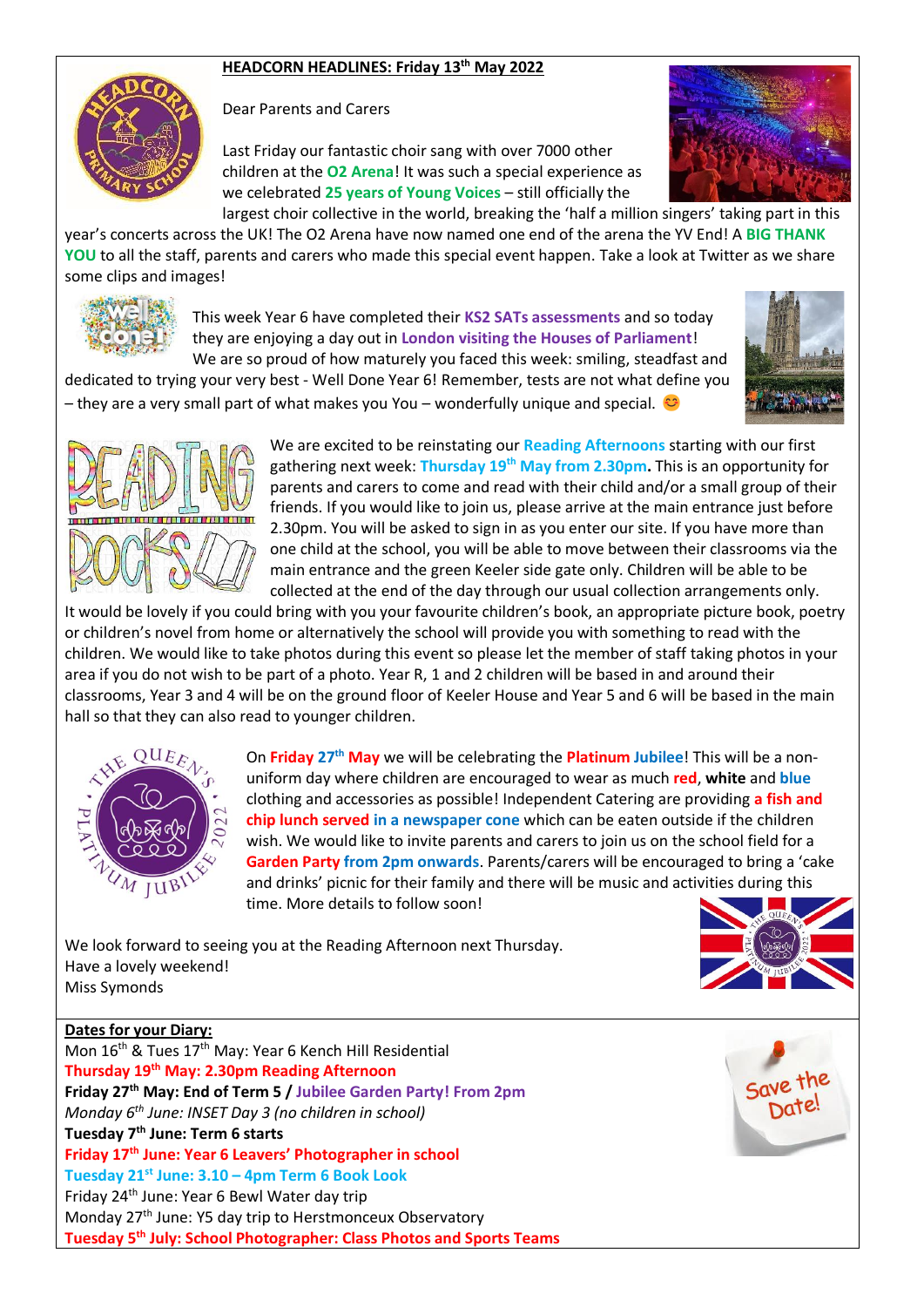#### Friday 8th July: YR day trip to Rare Breeds Centre **Monday 11th July: Sports Day! (am YR&KS1 Sports Morning / Family Picnic / pm KS2 Sports Afternoon) Monday 18th July: Rain-off Sports Day**

**Tuesday 19th July: End of Term 6 / End of Academic Year** *Wednesday 20th July: INSET Day 4 (no children in school) Thursday 21st July: INSET Day 5 (no children in school)*

**Monday 5th September: Start of New Academic Year / Start of Term 1: Year 1 – 6 Children Back in School!**

#### **Assemblies**

Every day the children have assemblies that are aimed at developing their understanding of the wider world, sharing our core values, and encouraging self-reflection. As next week is National Museums Day, we are going to be talking about the importance of museums and the history and the information they contain.





#### **PTFA Update:**

It is time to start organising the Summer Social, so if anyone is keen to volunteer to be a part of the team for this event, let us know. It will be great fun for the whole family & a lovely way to round off this school year.

If anyone would like to volunteer to help manage the **Father's Day gift**, please let us know. This isn't far away so we need to get organising.

We are going to be holding another 2<sup>nd</sup> hand uniform sale in June so if you could keep hold of any items to donate (jumpers, cardigans, book bags, t-shirts, PE shirts, summer dresses, trousers, shorts...) that would be great. We especially could do with some larger sizes, so any YR6s that are leaving and have items they no longer need, we would really appreciate them.

We are having the next PTFA meeting this coming **Monday, 16th May at 8pm in The White Horse**. Everyone is more than welcome. We look forward to seeing you there!

#### **Headcorn Football Club is Recruiting!**

We are currently recruiting players for our 2022/23 Under 8 team, Headcorn Spitfires (the current Year 2s).



The focus is on player development. Players of all abilities are welcome, and the team is open for both girls and boys to join. Our club ethos focuses on improving social skills, developing coordination, learning the concepts of football, building self-confidence and, most of all, having fun. Friendly, FA qualified coaches in every age group mean that we can provide the best possible atmosphere in which to learn football. See the attached flyer for more information!

# **This Next Week's Curriculum Overview**

**Year R Cheetah & Leopard Classes: Next Week's Curriculum Focus**



Maths: Number bonds to 5 English: Learning about mammals, reptiles, fish and birds, and writing sentences to make our own non-fiction books Topic: Baking lemon robot biscuits



#### **Year 1 Tiger & Lynx Classes: Next Week's Curriculum Focus**

Maths: Continuing on with fractions, finding a quarter and a half of a quantity English: Beginning our 2 week topic on the Queen in preparation for her Jubilee Geography: Comparing the climate of two continents, Africa (Savannah) & Antarctica



## **Year 2 Puma & Panther Classes: Next Week's Curriculum Focus**

Maths and English: Secret Agent Training! DT: We're looking into a healthy eating plate and learning more about the food groups. Science: We are taking part in an outdoor plant and nature hunt.